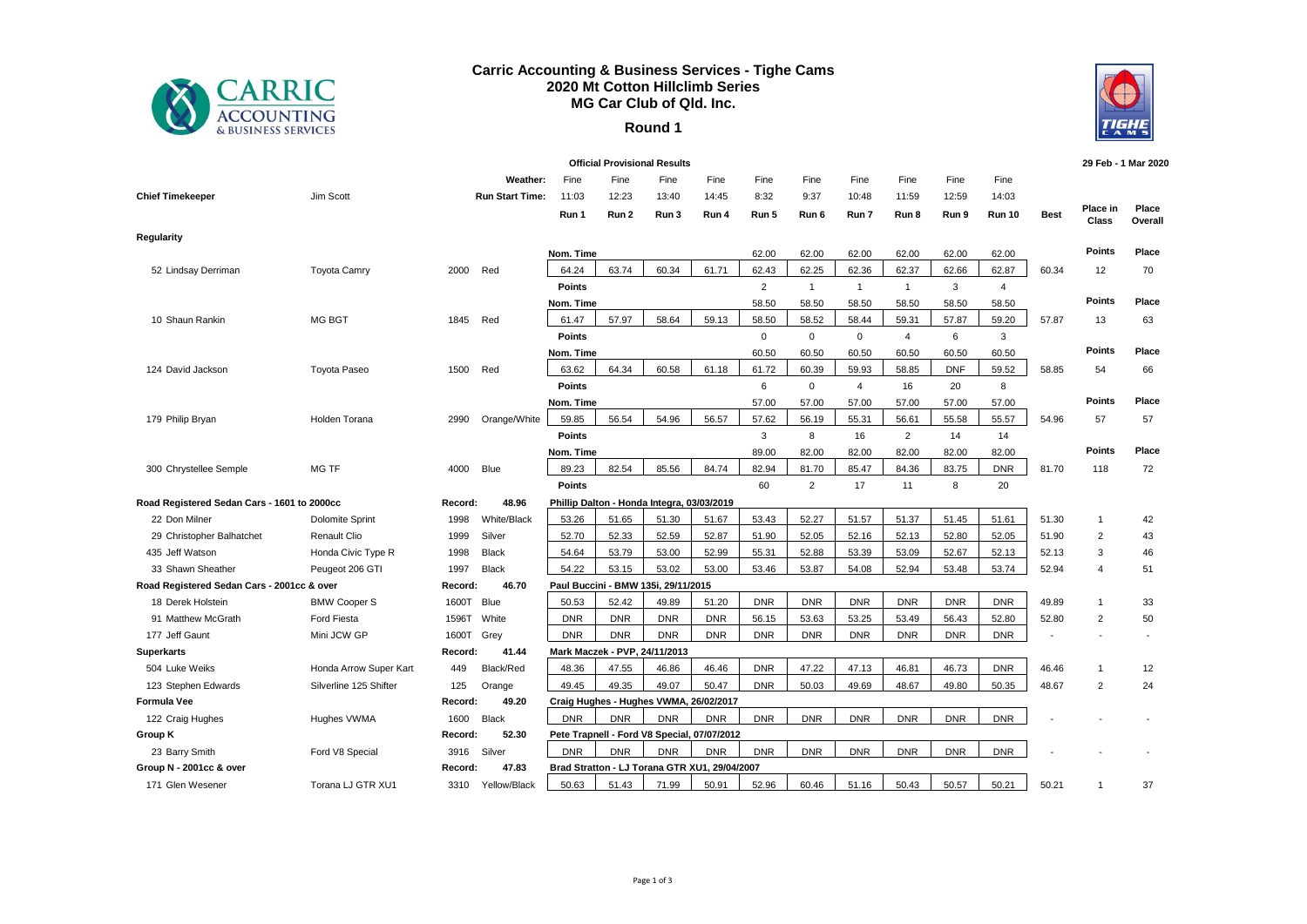|                                                |                             |             |              | Run 1      | Run 2      | Run 3                                    | Run 4                                         | Run 5      | Run 6      | Run 7      | Run 8      | Run 9      | <b>Run 10</b> | <b>Best</b> | Place in<br>Class | Place<br>Overall |
|------------------------------------------------|-----------------------------|-------------|--------------|------------|------------|------------------------------------------|-----------------------------------------------|------------|------------|------------|------------|------------|---------------|-------------|-------------------|------------------|
| Group Q - Sports                               |                             | Record:     | 46.41        |            |            | Geoff Cohen - Bulant Clubman Mk 7L,      |                                               |            |            |            |            |            |               |             |                   |                  |
| 15 Geoffrey Cohen                              | <b>Bulant Clubman Mk 7L</b> | 1300        | Yellow       | 49.00      | 47.89      | 46.96                                    | 47.06                                         | 48.16      | 47.01      | 47.26      | 47.23      | 47.15      | 47.03         | 46.96       | $\mathbf{1}$      | 16               |
| 37 Alan Telfer                                 | Lotus Seven                 | 1500        | Red          | <b>DNR</b> | <b>DNR</b> | <b>DNR</b>                               | <b>DNR</b>                                    | 68.31      | 62.86      | 59.54      | 57.58      | 58.23      | <b>DNR</b>    | 57.58       | 2                 | 61               |
| Group R                                        |                             | Record:     | 42.06        |            |            |                                          | Greg Tebble - Van Diemen FF2000, 24/03/2019   |            |            |            |            |            |               |             |                   |                  |
| 427 Greg Tebble                                | Van Diemen FF2000           | 1995        | Yellow       | 44.29      | 43.24      | 43.63                                    | 43.14                                         | 46.98      | 43.22      | 43.02      | 42.74      | 42.73      | 43.23         | 42.73       | $\mathbf{1}$      | 5                |
| Group S                                        |                             | Record:     | 48.54        |            |            | Steve Purdy - MG Midget, 30/11/2014      |                                               |            |            |            |            |            |               |             |                   |                  |
| 160 Bruce Jackson                              | MG MGB GT                   | 1800        | Blue         | 55.05      | 53.64      | 56.56                                    | 54.10                                         | 53.81      | 53.51      | 54.01      | 53.97      | 53.73      | 54.92         | 53.51       | $\mathbf{1}$      | 54               |
| Circuit Excel                                  |                             | Record:     | 51.00        |            |            |                                          | Mark Pryor - Hyundai Excel X3, 21/07/2019     |            |            |            |            |            |               |             |                   |                  |
| 50 Mark Pryor                                  | Hyundai Excel X3            | 1495        | White/Black  | 52.89      | 52.65      | 52.15                                    | 51.99                                         | <b>DNR</b> | <b>DNR</b> | <b>DNR</b> | <b>DNR</b> | <b>DNR</b> | <b>DNR</b>    | 51.99       | $\mathbf{1}$      | 45               |
| 78 David Evans                                 | Hyundai Excel X3            | 1495        | Maroon       | 55.78      | 54.26      | 53.94                                    | 53.60                                         | 53.98      | 53.92      | 53.95      | 53.76      | 53.56      | 53.13         | 53.13       | $\overline{2}$    | 52               |
| 61 Richard Mattea                              |                             |             |              |            |            |                                          |                                               |            |            |            |            |            |               |             |                   |                  |
| Driver: Jeremy Mattea                          | Hyundai Excel X3            | 1495        | White        | 59.28      | 58.52      | 58.54                                    | 58.71                                         | 58.41      | 58.82      | 59.25      | 60.05      | 58.67      | 61.42         | 58.41       | 3                 | 64               |
| Clubman Sports Cars - Up to 2000cc             |                             | Record:     | 43.54        |            |            |                                          | Raymond Bromley - Locost Seven, 25/11/2018    |            |            |            |            |            |               |             |                   |                  |
| 117 Brian Pettit                               | Westfied SE                 | 1600        | Red          | 47.13      | 45.71      | 45.79                                    | <b>DNR</b>                                    | 47.79      | 45.93      | 46.33      | 45.41      | <b>DNR</b> | <b>DNR</b>    | 45.41       | $\mathbf{1}$      | 9                |
| 134 Ainsley Fitzgerald                         | Arrow Clubman               | 1785        | Blue         | 50.17      | 47.71      | 49.24                                    | <b>DNR</b>                                    | 49.03      | 47.26      | 47.94      | 49.89      | 48.36      | <b>DNR</b>    | 47.26       | $\overline{2}$    | 20               |
| 74 John Kent                                   | <b>Westfield SE1</b>        | 1600        | Silver       | <b>DNR</b> | <b>DNR</b> | <b>DNR</b>                               | <b>DNR</b>                                    | <b>DNR</b> | DNR        | <b>DNR</b> | <b>DNR</b> | <b>DNR</b> | <b>DNR</b>    |             |                   |                  |
| Sports 1300                                    |                             | Record:     | 43.77        |            |            |                                          | Terry Johns - Esprit Sports 1300, 16/10/2011  |            |            |            |            |            |               |             |                   |                  |
| 351 James Heymer                               | Farrell L                   | 1300        | Black/Silver | <b>DNF</b> | <b>DNR</b> | <b>DNF</b>                               | <b>DNR</b>                                    | 47.37      | <b>DNR</b> | <b>DNR</b> | <b>DNR</b> | <b>DNR</b> | <b>DNR</b>    | 47.37       | $\overline{1}$    | 21               |
| All Wheel Drive - Forced Induction             |                             | Record:     | 42.35        |            |            | Michael Collins - Subaru WRX, 08/08/2010 |                                               |            |            |            |            |            |               |             |                   |                  |
| 60 Sebastian Black                             | Subaru WRX                  | 2500T Black |              | 52.47      | 52.19      | 51.12                                    | 50.08                                         | 51.38      | 50.17      | 49.81      | <b>DNR</b> | <b>DNR</b> | <b>DNR</b>    | 49.81       | -1                | 31               |
| 4 Roger Williams                               | Subaru Impreza WRX          | 2000T       | White        | 54.67      | 53.41      | 53.85                                    | 53.42                                         | 55.09      | <b>DNR</b> | 53.95      | 52.56      | 53.06      | 52.59         | 52.56       | $\overline{2}$    | 48               |
| 601 Cassie McQuilken                           | Subaru WRX                  | 2497T       | <b>Black</b> | 59.11      | 57.33      | 57.07                                    | 55.22                                         | 55.70      | 54.24      | 53.66      | 53.82      | 53.46      | 55.08         | 53.46       | 3                 | 53               |
| Improved Production - Up to 1600cc             |                             | Record:     | 47.22        |            |            | Scott Dean - Toyota Yaris, 25/11/2012    |                                               |            |            |            |            |            |               |             |                   |                  |
| 14 David Smith                                 | Honda Civic                 | 1595        | Silver       | 50.48      | 50.65      | 50.92                                    | 49.94                                         | 50.35      | 50.11      | 50.81      | 50.85      | 50.94      | <b>DNR</b>    | 49.94       | $\mathbf{1}$      | 34               |
| Improved Production - 1601 to 2000cc           |                             | Record:     | 45.23        |            |            | Danny Mischok - Ford Escort, 30/11/2014  |                                               |            |            |            |            |            |               |             |                   |                  |
| 70 David Sidery                                | <b>VW Beetle</b>            | 1999        | Blue         | 50.72      | 50.83      | 49.63                                    | 49.94                                         | 50.87      | 50.42      | 49.69      | 49.58      | 49.65      | 49.35         | 49.35       | $\mathbf{1}$      | 28               |
| 114 Sean Wade                                  | Nissan Pulsar               | 1998        | Silver/Grey  | 51.79      | 50.38      | 49.75                                    | 50.65                                         | 50.70      | 50.21      | 49.49      | 52.34      | 50.56      | 49.97         | 49.49       | $\overline{2}$    | 29               |
| 222 Greg Cameron                               | Hyudai Excel X3             | 2000        | Silver       | <b>DNR</b> | <b>DNR</b> | <b>DNR</b>                               | <b>DNR</b>                                    | 54.93      | 53.01      | 52.91      | 52.84      | 51.96      | <b>DNR</b>    | 51.96       | 3                 | 44               |
| 771 Derek Grant                                | Proton Satria GTi           | 1834        | Silver       | 60.02      | 57.81      | 58.59                                    | 57.25                                         | 56.62      | 57.28      | 57.09      | 57.19      | 56.95      | 57.43         | 56.62       | $\overline{4}$    | 58               |
| 341 Steffi Stehr                               | <b>Holden Barina</b>        | 1800        | Red          | 64.41      | 60.27      | 60.09                                    | <b>DNR</b>                                    | 59.64      | 58.69      | 58.97      | 59.39      | 59.16      | <b>DNR</b>    | 58.69       | 5                 | 65               |
| Improved Production - 2001cc & over            |                             | Record:     | 45.61        |            |            |                                          | Ken Graham - Datsun 1600SSS, 18/03/2017       |            |            |            |            |            |               |             |                   |                  |
| 35 Kenneth Graham                              | Datsun 1600 SSS             | 2400        | Yellow       | 47.84      | 47.08      | 47.53                                    | 46.79                                         | 46.97      | 47.26      | 46.94      | 47.32      | 46.74      | 47.43         | 46.74       | $\mathbf{1}$      | 15               |
| 135 Pauline Graham                             | Datsun 1600 SSS             | 2400        | Yellow       | 49.59      | 48.95      | 49.39                                    | 47.62                                         | 51.67      | 48.02      | 57.77      | 47.81      | 47.20      | 47.04         | 47.04       | $\overline{2}$    | 18               |
| 19 Terrence Scharf                             | Nissan H/C Skyline          | 2000T       | Silver       | 53.74      | <b>DNR</b> | <b>DNR</b>                               | <b>DNR</b>                                    | 52.50      | 53.13      | 53.60      | 53.48      | 52.78      | 52.74         | 52.50       | 3                 | 47               |
| Modified Production Sedan Cars - Up to 2000cc  |                             | Record:     | 47.12        |            |            |                                          | Shane Merrick - Datsun 1200 Coupe, 29/11/2014 |            |            |            |            |            |               |             |                   |                  |
| 188 Karl Reinke                                | Hyundai Excel X3            | 1500        | White        | 58.81      | 57.07      | <b>DNR</b>                               | <b>DNR</b>                                    | 57.53      | 58.45      | <b>DNR</b> | 58.61      | 62.99      | <b>DNR</b>    | 57.07       | $\mathbf{1}$      | 59               |
| 881 Joanne Reinke                              | Hyundai Excel X3            | 1500        | White        | 62.21      | 60.15      | 60.38                                    | <b>DNR</b>                                    | 61.46      | 61.39      | 60.01      | <b>DNR</b> | <b>DNR</b> | <b>DNR</b>    | 60.01       | 2                 | 68               |
| 205 Richard Marken                             | Peugeot 307 CC              | 1997        | Red          | 60.32      | 60.34      | 60.95                                    | 60.84                                         | 61.43      | 61.06      | 60.50      | 64.65      | <b>DNR</b> | <b>DNR</b>    | 60.32       | 3                 | 69               |
| Modified Production Sedan Cars - 2001cc & over |                             | Record:     | 46.47        |            |            | Paul Buccini - BMW 135i, 11/09/2016      |                                               |            |            |            |            |            |               |             |                   |                  |
| 141 Phillip Dalton                             | Honda Civic                 | 2000T       | Red          | 55.06      | 49.27      | <b>DNR</b>                               | <b>DNR</b>                                    | 49.07      | 49.39      | 48.97      | 49.48      | 48.94      | 48.43         | 48.43       | $\mathbf{1}$      | 23               |
| 25 Nicholas Stavropoulos                       | Honda Civic                 | 1800T       | White        | 51.50      | 50.97      | 50.02                                    | 50.19                                         | 50.33      | 50.64      | <b>DNR</b> | 51.20      | 50.35      | <b>DNR</b>    | 50.02       | $\overline{2}$    | 35               |
| 210 Brendan Merrick                            | Datsun 120Y                 | 2000T       | Yellow       | 55.31      | 50.49      | 52.23                                    | <b>DNR</b>                                    | <b>DNR</b> | <b>DNR</b> | <b>DNR</b> | <b>DNR</b> | <b>DNR</b> | <b>DNR</b>    | 50.49       | 3                 | 39               |
| 42 Aaron Langford                              | Hyundai Accent              | 1500T White |              | 56.64      | 54.88      | 54.46                                    | 54.07                                         | 55.85      | 55.19      | 54.24      | 54.40      | 54.51      | 54.47         | 54.07       | 4                 | 55               |
|                                                |                             |             |              |            |            |                                          |                                               |            |            |            |            |            |               |             |                   |                  |